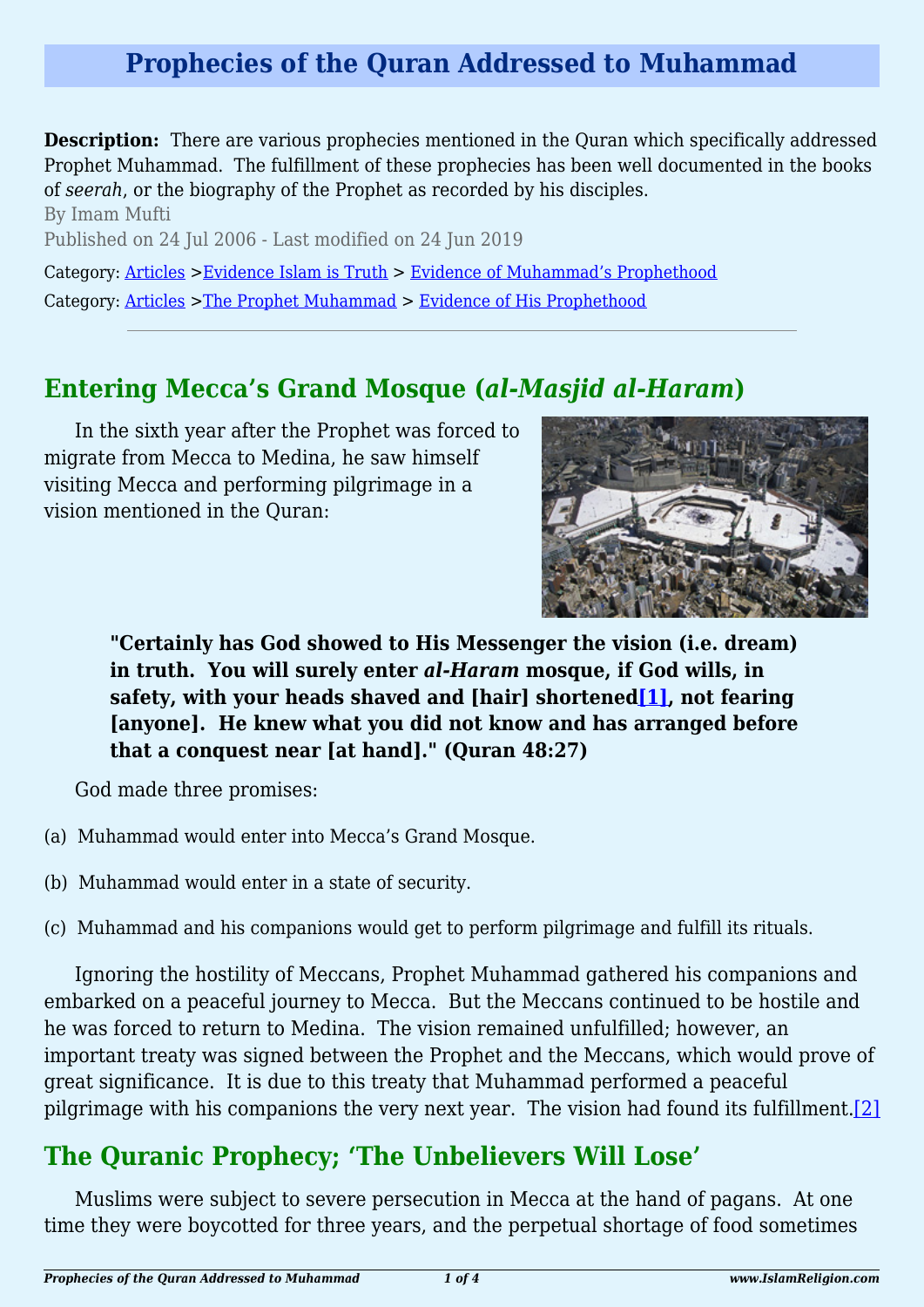bordered on famine[.\[3\]](#page-3-2) Any talk of victory was unimaginable. Despite all odds, God prophesized in Mecca:

#### **"[The pagans'] assembly will be defeated, and they shall turn their backs [in flight]!." (Quran 54:45)**

<span id="page-1-0"></span>The Arabic verb *yuhzamu* is preceded by *sa* (an Arabic prefix denoting the future tense), making it a distinct prophecy awaiting fulfillment in future. And so it was in the holy month of Ramadan, two years after the Prophet's migration from Mecca to Medina that the Meccans were defeated in the Battle of Badr and forced to retreat[.\[4\]](#page-3-3) Umar, the second caliph of the Muslims after the Prophet, used to say that they did not know how the Quranic prophecy would be fulfilled until they themselves witnessed it coming true at the famous battle of Badr! (*Saheeh Al-Bukhari*)

# **The Quranic Prophecy; 'Believers Will Get Political Authority'**

Despite severe oppression at the hands of Meccans, Muslims were given good news from God:

**"God has promised those who have believed among you and done righteous deeds that He will surely grant them succession [to authority] upon the earth just as He granted it to those before them and that He will surely establish [therein] their religion which He has preferred for them and that He will surely substitute for them, after their fear, security, [for] they worship Me, not associating anything with Me. But whoever disbelieves after that - then those are the defiantly disobedient." (Quran 24:55)**

How such a promise from Almighty God would be fulfilled to the oppressed, brutalized Muslims in Mecca was impossible to imagine at the time it was made. It was fulfilled, nevertheless. Indeed, God made Muslims secure and gave them political sway in a matter of years.

### **"And Our word [decree] has already preceded for Our slaves, the messengers, [that] indeed, they would be those given victory." (Quran 37:171-172)**

At first, the Muslims established their own state, by the invitation of the people of Medina, when God commanded they migrate there from Mecca. Then, within the lifetime of the Prophet, that state expanded to hold sway over the whole of the Arabian Peninsula, from the Gulf of Aqaba and the Arabian Gulf to the Arabian Sea in the south, including the place from whence the Muslims had been driven out (Mecca itself). This decree was ongoing, for the expansion of the Muslim political and religious dominion did not stop at the Arabian Peninsula. History gives a living testimony that the Muslims addressed by these verses ruled the lands of the former Persian and Roman empires, an expansion that amazed and won admiration of world historians. In the words of Encyclopedia Britannica:

<span id="page-1-1"></span>"Within 12 years after Muhammad's death, the armies of Islam took possession of Syria, Iraq, Persia, Armenia, Egypt, and Cyrenaica (in modern Libya)."[\[5\]](#page-3-4)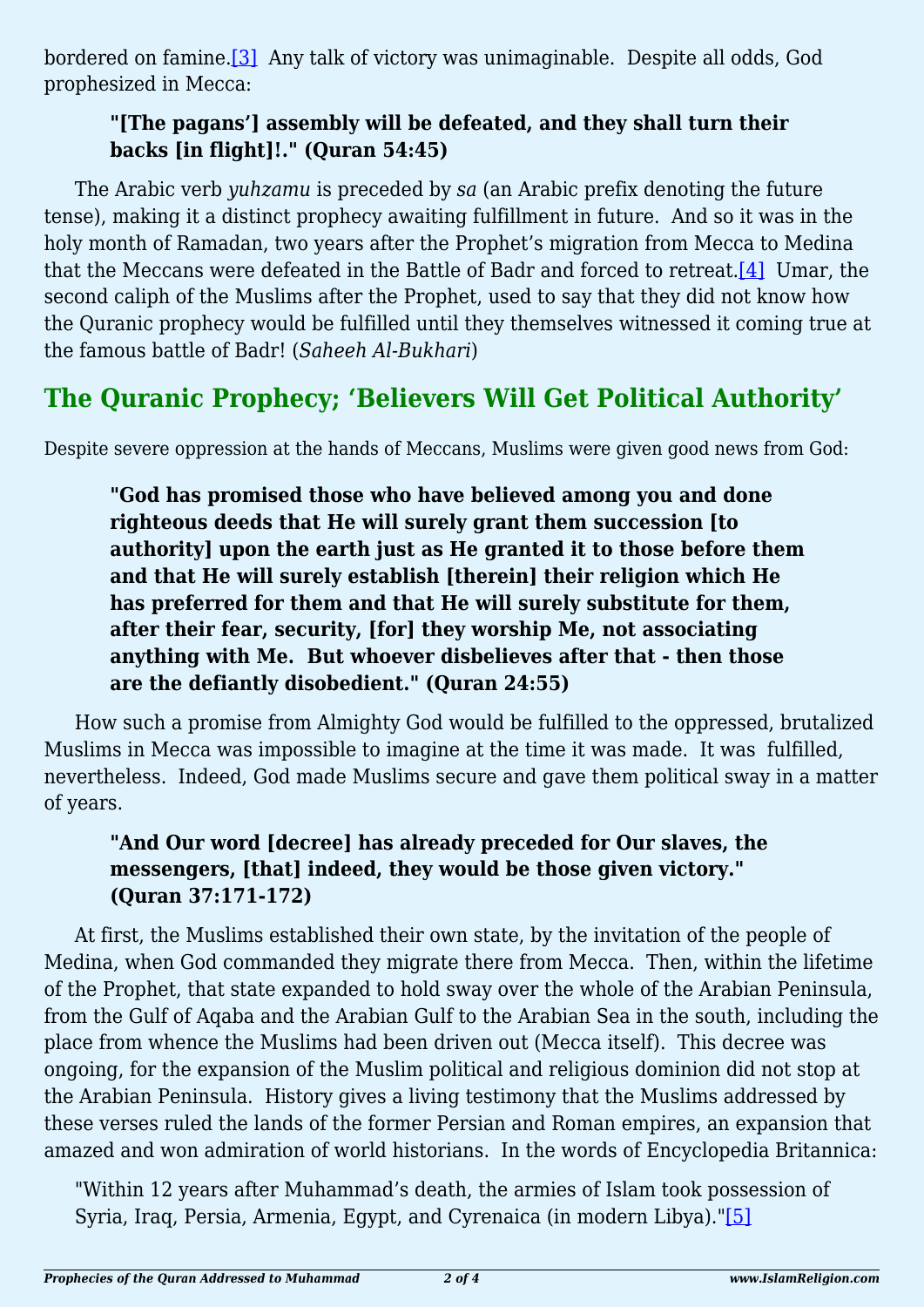# **The Quran's Prophecy Regarding the Hypocrites and the Tribe of Banu Nadhir**

God says in the Quran:

**"Surely, if they are expelled, never will they (hypocrites) go out with them, and if they are attacked, they will never help them. And if they do help them, they (hypocrites) will turn their backs, so they will not be victorious." (Quran 59:12)**

### Pickthall

(For) indeed if they are driven out they go not out with them, and indeed if they are attacked they help them not, and indeed if they had helped them they would have turned and fled, and then they would not have been victorious.

**"Have you not observed how those who are hypocrites, tell their brothers (i.e. associates) among the People of the Scripture who disbelieved, 'If you are expelled, we will surely also leave with you, and we will never anyone against you; and if you are attacked (i.e. by the Muslim militia), we will surely aid you.' But God bears witness that they are liars. If they (i.e. the Jews) are expelled, they (i.e. the hypocrites) will not leave with them, and if they are fought, they will not aid them. And [even] if they were to aid them, they will surely turn their backs; then they will not be aided." (Quran 59:11-12)**

<span id="page-2-0"></span>The prophecy was fulfilled when the Banu Nadhir were expelled in August 625 CE from Medina; the hypocrites did not accompany them or come to their aid[.\[6\]](#page-3-5)

# **The Quranic Prophecies concerning Future Confrontations**

**"They will not harm you except for [some] annoyance. And if they fight you, they will show you their backs (i.e., flee); then they will not be aided." (Quran 3:111)**

**"And if those (Meccans) who disbelieve were to fight you, they would certainly turn their backs (i.e., flee). Then they would not find a protector or a helper." (Quran 48:22)**

<span id="page-2-1"></span>Historically, after these verses were revealed, the unbelievers in the Arabian Peninsula were never able to withstand the Muslims again[.\[7\]](#page-3-6)

<span id="page-2-2"></span>We see from the prophecies discussed in these articles that the claim many detractors of Muhammad's Prophethood are utterly unfounded. They have based their criticism on the challenge to show that what Muhammad, may the mercy and blessings of God be upon him, foretold, if anything, and what came true of his foretelling[.\[8\]](#page-3-7) Demonstrably, he did prophesize, with God's guidance, and demonstrably, what he was directed to tell us did actually occur. Therefore, by the criterion of the detractors, Muhammad was the Messenger of God, and the last of the prophets to be sent, by both his statements in the